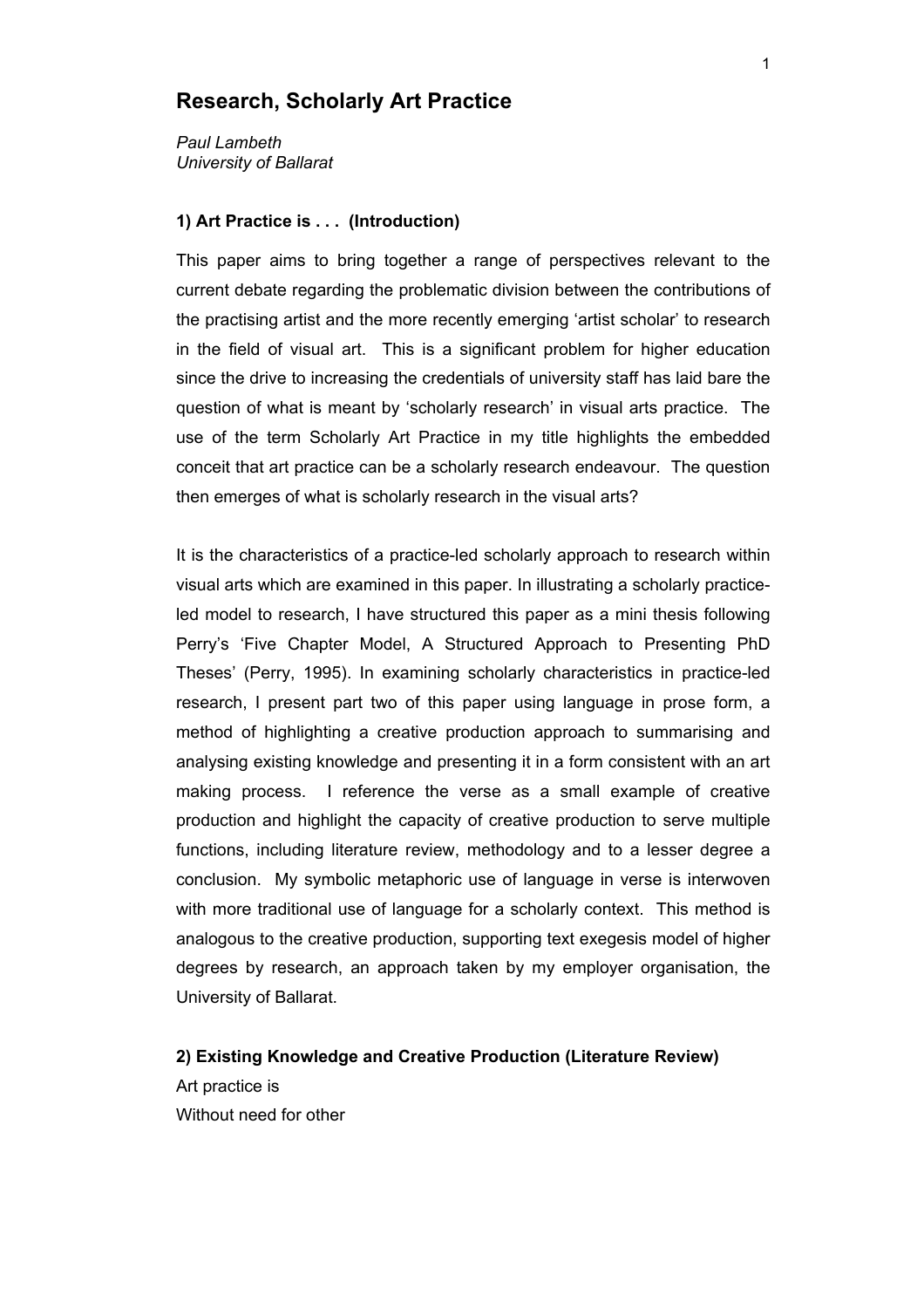Though with benefit of reciprocity Between practice and research The problem may not emerge Within the constraints of existing methodology The quantitative qualitative duopoly

Arts practice is located elsewhere It is practice which stirs the mindless spirit The symbolic human hunger Diving blind into dark space With faith, to be there when knowledge emerges But is this knowledge? Smell it, is this not quantifiable? Demonstrate the knowledge Iterate it Separate it, from practice Anticipate the outcome 'Move from the unknown to the known' (Sullivan cited in Smith & Dean, 2009, p.48) Translate to the existing codified language, if you like In the shadow of the methodological duopoly As the new kid on the block The expectation is to fit existing forms Knowing where you are Knowing the place you come from But knowledge of the route Will not lead to knowledge through practice This will lead to a journey only Not to a place of unanticipated possibilities A place born of practice

Within the eyes of the duopoly We are frozen at the intersection Compliant and not fully formed Not good nor bad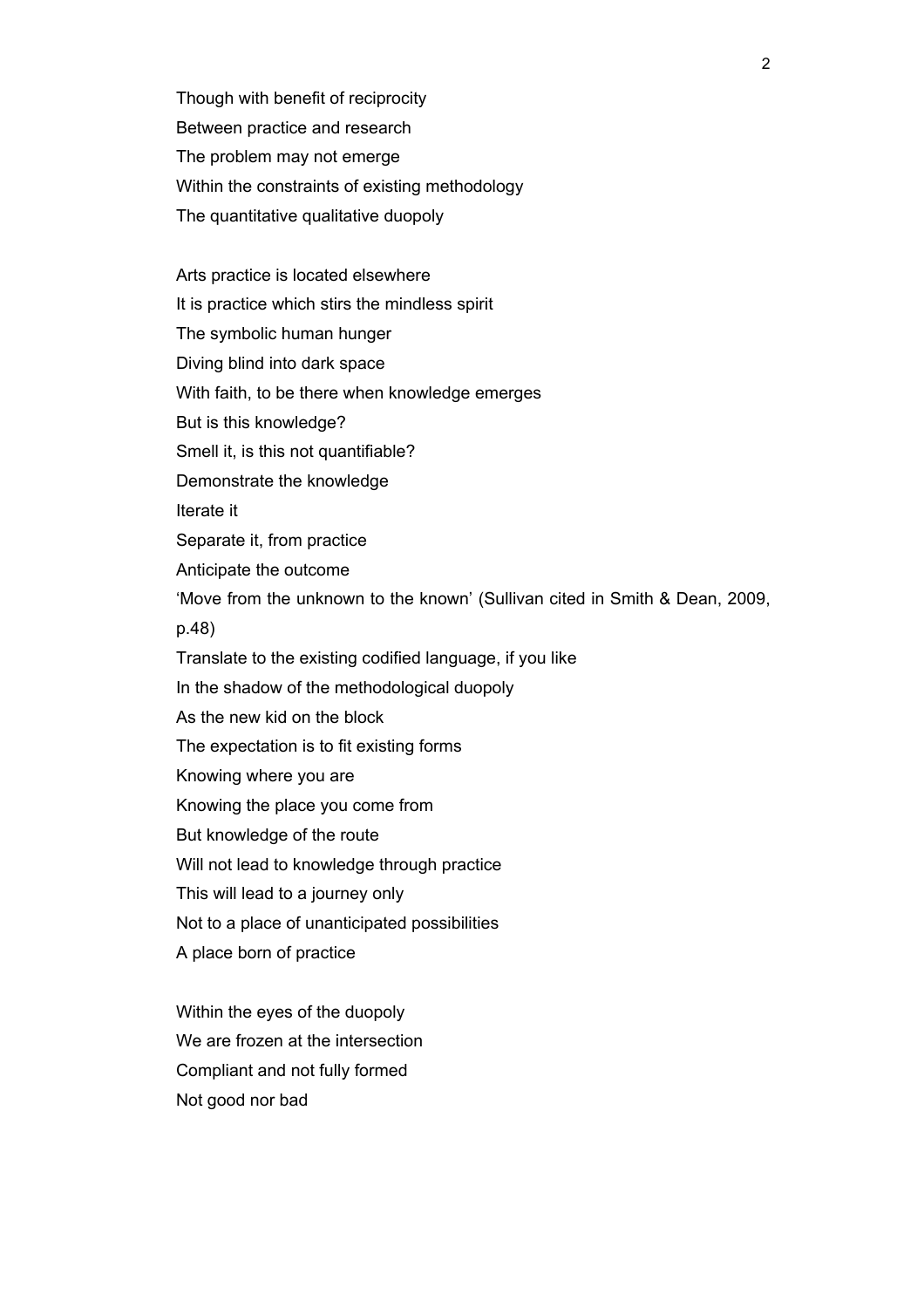Thought and theory only valid in another's voice We the untameable peregrine beast Attempts at contribution Often falling between two worlds, neither our own In theory, we are not hindered Though required to write in the language of others Finding words, before they can be spoken Though the concerns are unchanged Propelled by the wonder of process Compelled to conform Impelled to speak the dialect of the Academy Our challenge to hold to purpose Grist for the mill I say After all, challenging perceptions Always the game Always will be

So what of specific outcomes Stated upfront, at the outset To demonstrate new understanding has been achieved To present process, in rich symbolic language The language of the medium Built upon the medium As accurate as thinking Thinking locked in time Performance time The end, the outcomes an epitaph Contrived for death context, but no end really

This may be the moment When practice-led pierces the realm Through the common gate The unknowable player With one foot comfortable in the shadows With a self imposed charter to know humankind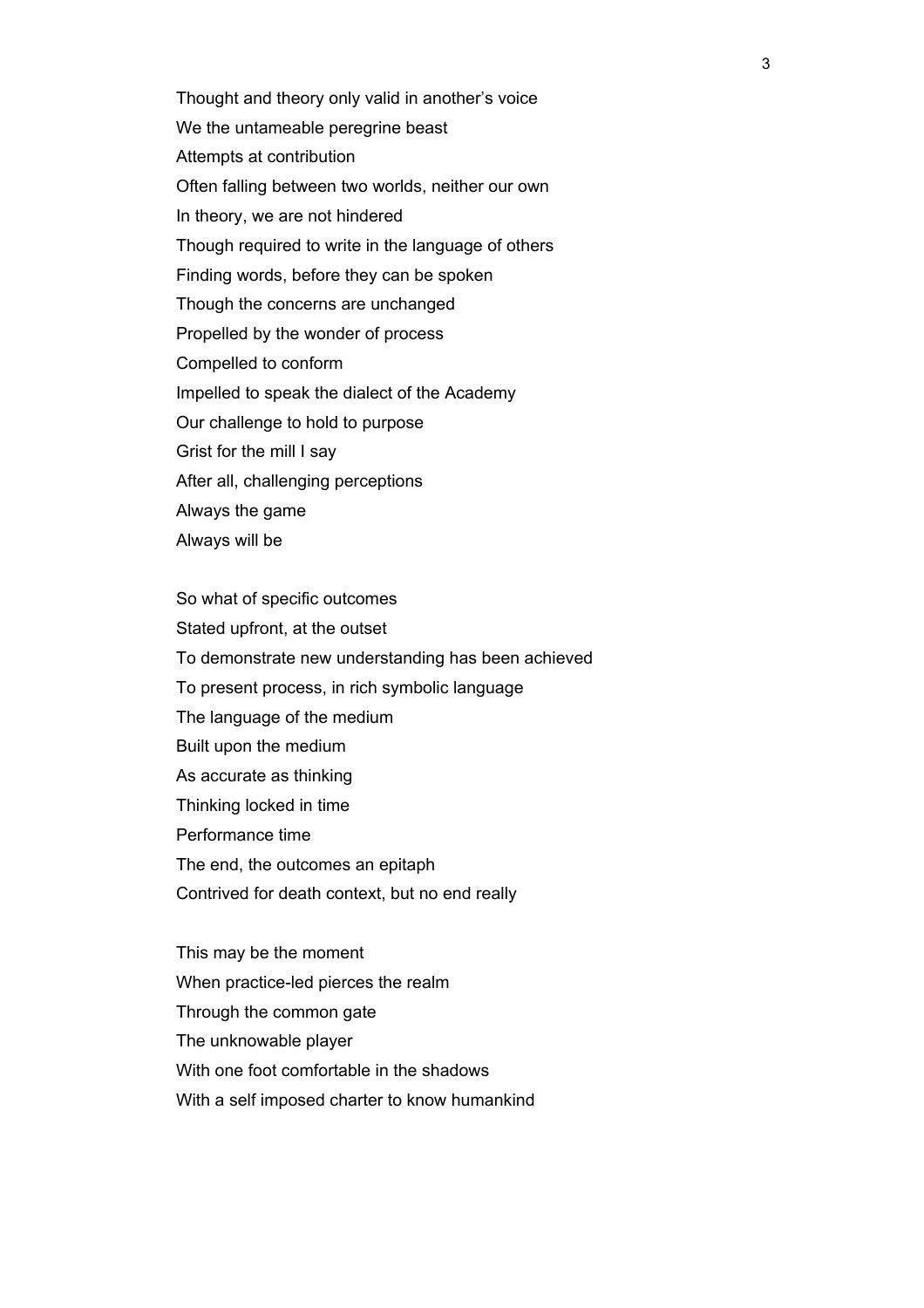To create new knowledge To use this knowledge Absorbing imported methodologies Before inventing its own

The verse, presented as a small example of a practice-led approach to research, may also be considered a form of literature review, with the same intent as a traditional literature review, to 'review the main bodies of existing knowledge and literature that relate to addressing the research problem' (Love, no date). It is here, that the research question presents, in this case, what is scholarly research in the visual arts? The verse may highlight the question, but without further scholarly endeavour, contributions to research results will not be forthcoming. Further, my intent in presenting in language more associated with art practice than scholarly writing is to highlight the use of the symbolic in art production and how this may be used as an approach to investigating existing knowledge and provide opportunity for the emergence of new knowledge.

### **3) The Question, What is Scholarly Art Practice in Visual Arts? (Methodology)**

In the above prose, I have presented some key issues for creative artists engaged with research. My verse has, within the conventions of a creative practice, contributed to the data collection and research question function of a methodology. This practice-led approach provides opportunity to investigate existing knowledge and as a vehicle for identification of new knowledge. The verse has bi-directional capacity as a research tool. The verse can act as a map for determining research direction, or a document for retrospective analysis of existing knowledge. Both function in service of research methodology. What appears to be consistent in artist scholars' experience is the difficulty in conforming to the existing duopoly of qualitative and quantitative methodologies, whilst allocating appropriate focus on the practice component of a creative arts research project. The methodology duopoly has evolved for disciplines other than the creative arts and can present a major conceptual barrier for an artist with scholarly intent.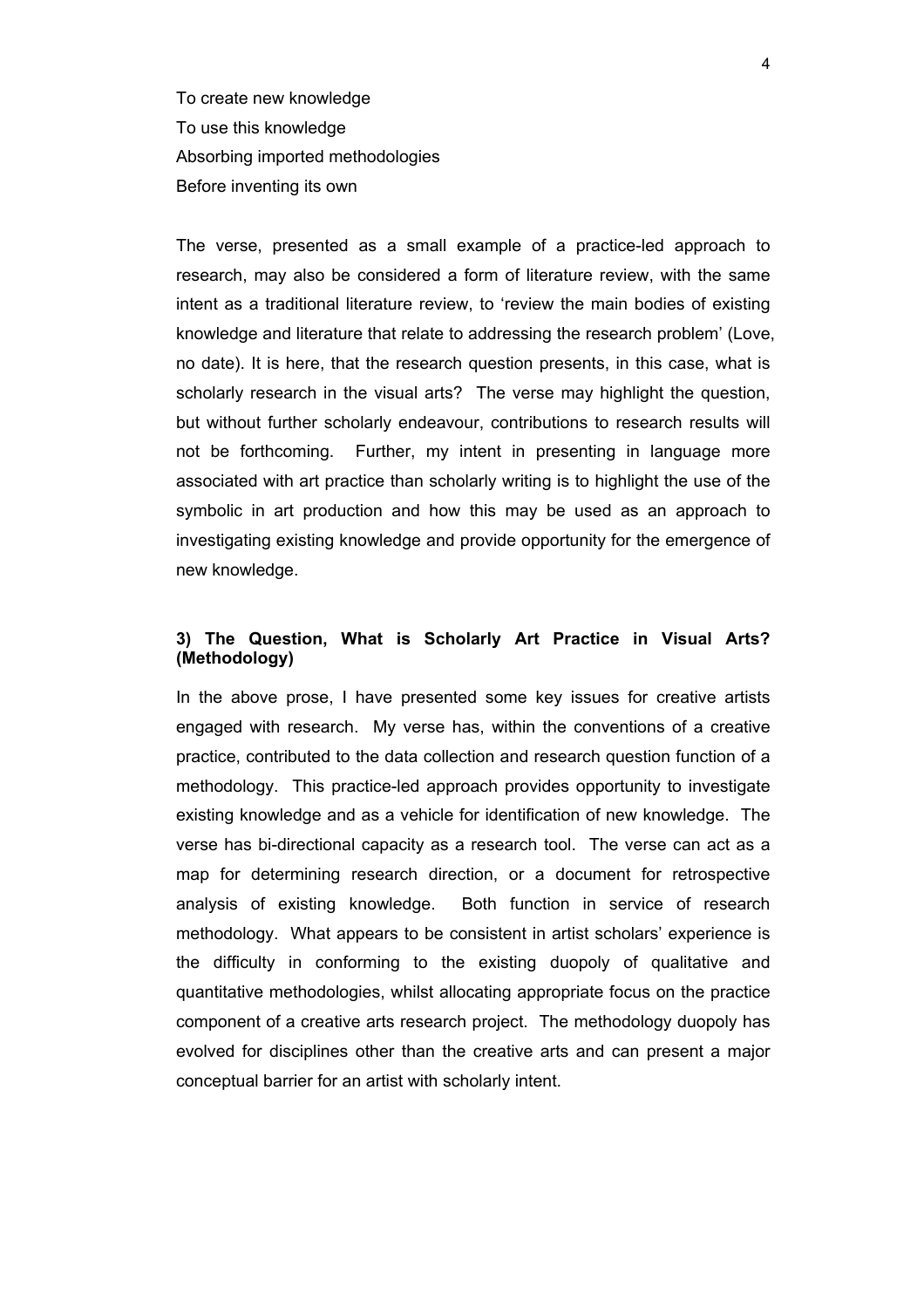In Australia this move into research has seldom been easy, for traditional research approaches are made up of protocols and conventions which are hardly congenial to the working practices and methods favoured by artists and practitioners (Haseman & Mafe, 2009, p.211).

For artists to make the transition from practitioner to artist scholar, an understanding of the characteristics of scholarly art practice must continue to be refined. One path to further refinement of the role of the artist scholar is to identify and hold to existing strengths of art practice whilst employing new strategies to functionalise a methodology able to extract subtle nuances of content from a creative arts process. There are numerous examples of artist researcher descriptors of methodology adaptations.

These new strategies are known as creative practice as research, performance as research, research through practice, studio research, practice as research or practice-led research (Haseman, 2006).

Despite many artists unease in adapting to research environments there is potential reciprocal benefit between artists and the academy. By challenging existing protocols of research, and presenting alternatives, artist scholars shift existing understanding within the broader research community of how to access and present knowledge. 'This insistence on reporting research through outcomes and material forms of practice challenges traditional ways of representing knowledge claims' (Haseman, 2006).

### *4) Between Practice and Research (Results)*

The verse commences by stating the obvious that art practice is existing in its own right without requirement to fit any research imperative. To practice art, artists do not have an inherent need to satisfy agendas as set by national research agencies. However, this fact does not negate the principle that scholarly content may be present. The responsibility sits with the artist researcher to present the practice in a scholarly framework.

Art practice is Without need for other Though with benefit of reciprocity Between practice and research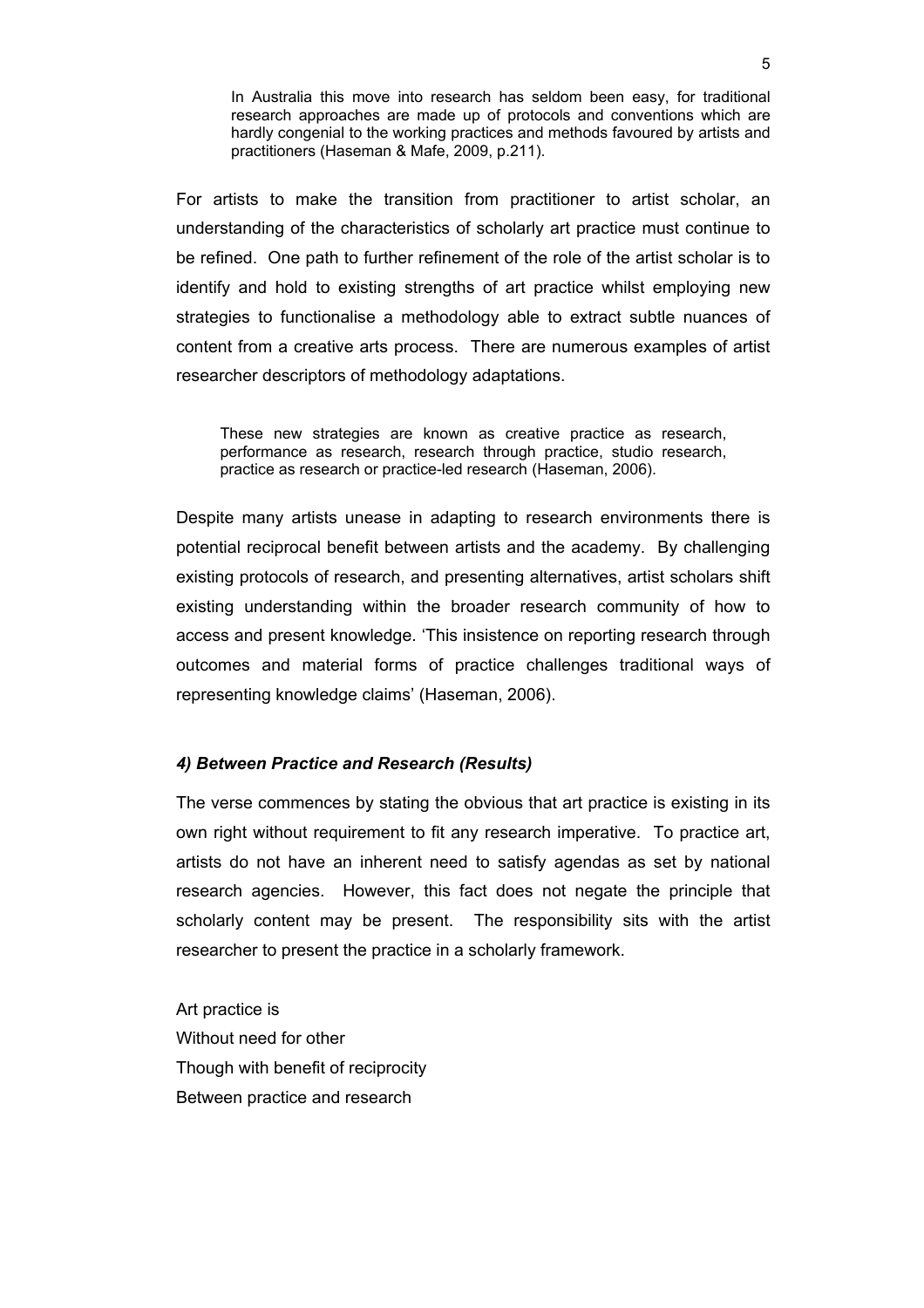The problem may not emerge Within the constraints of existing methodology The quantitative qualitative duopoly

There is an important hinge between practice and research in creative art production. At undergraduate level there can be little separation between practice and the research required for art production. It is at Masters and Doctoral research level that a dislocation of understanding of the nature of scholarly content occurs. Artists may argue research has always been integral to art practice with knowledge emerging through the activity of making art. In following this thought, I suggest much current understanding and application of creative processes in use by artists have origins in tertiary undergraduate art education. An artist shifting identity to that of an artist scholar at postgraduate level requires a level of flexibility to bridge the conceptual gap between a learned understanding of creative process applicable to practice and expectations of a different kind from the academy. Referencing my verse, I suggest knowledge acquired through the medium, through practice, is as accurate as thinking and that this knowledge is consistent with knowledge acquired through thinking, in that it is locked in time, and in time will come to an end as all knowledge moves on.

The language of the medium Built upon the medium As accurate as thinking Thinking locked in time Performance time The end, the outcomes an epitaph Contrived for death context, but no end really

I make a bold gesture in stating knowledge acquired through practice is as consistent as knowledge acquired through thinking. I set up an impossible comparative measure between activities with profoundly different foundations. Research through thinking and research through practice are both integral to a scholarly art practice. What is sought, is recognition of the validity of the practice component in visual arts research by the wider research community.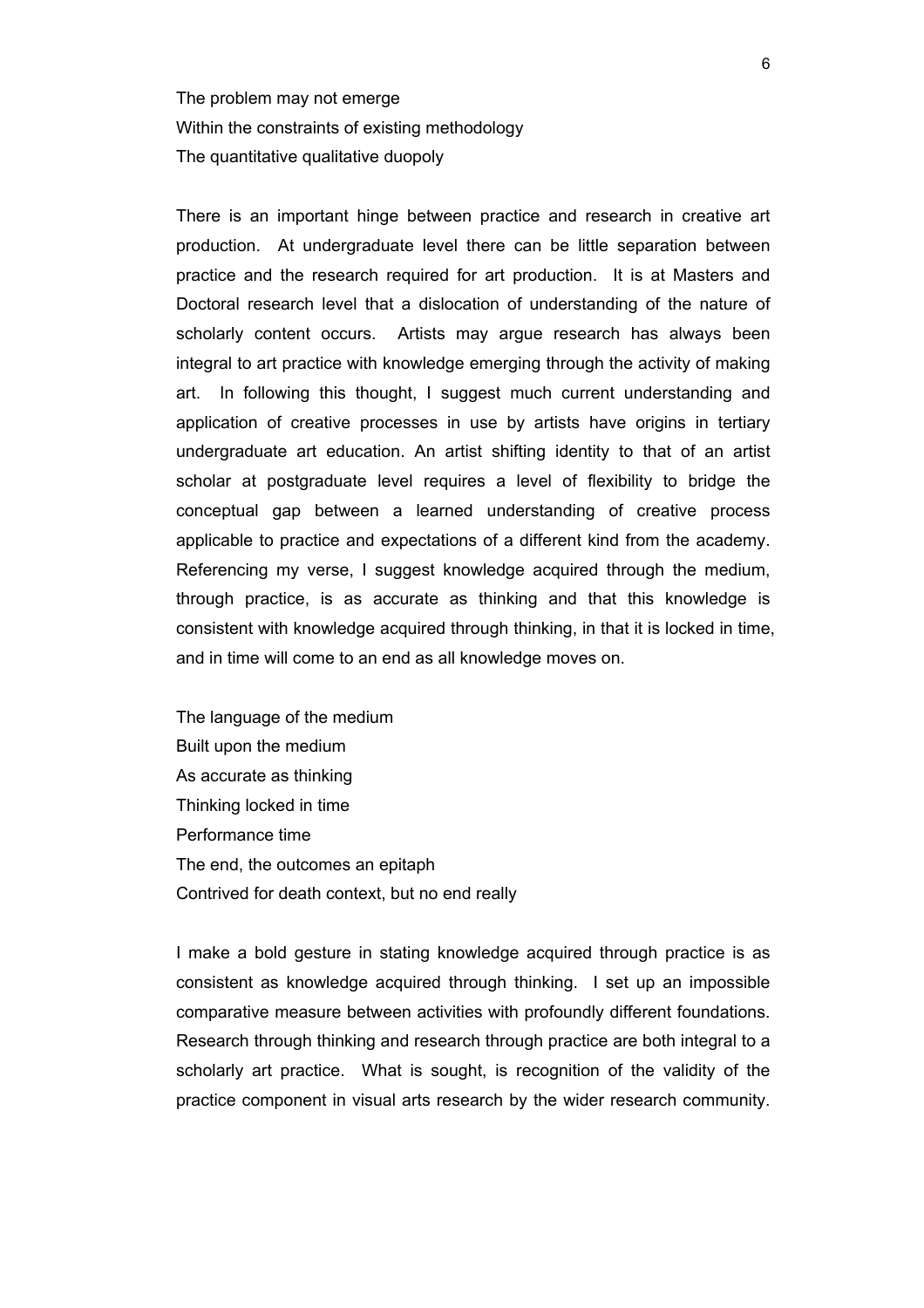The critical issue for visual arts scholars is to continue to develop methods to capture knowledge within the creative realm, whilst framing it in existing or reformed research paradigms. The critical issue for the academy is to embrace what can often be an idiosyncratic sequence of knowledge generation and presentation. To create a metaphor to describe an artist's manner of dealing with knowledge emerging through practice, I pose that the practice of art is analogous to leaping out an open window without prior knowledge of what sits below. But with confidence derived through practice, the artist accepts the fall and responds spontaneously to whatever benefits can be derived from all parts of the process – the leap, the fall and the landing*.*  'They tend to dive in, to commence practicing to see what emerges. They acknowledge that what emerges is individualistic and idiosyncratic' (Haseman, 2006).

What is often conflicting for the new creative artist researcher is the expectation to document research outcomes at application stage, an unfamiliar sequential order for many artist practitioners. The academy has a pre-determined expectation in research sequence and an expectation that results can be presented as easily accessible to the reader.

So what of specific outcomes Stated upfront, at the outset To demonstrate new understanding has been achieved To present process, in rich symbolic language The language of the medium Built upon the medium

The proposition residing in this paragraph is, in practice-led scholarly research in the visual arts, that the path to research is investigated through creative engagement with the medium. There is power in thought as there is power in practice. Both sources of knowledge have recognition, but in different spheres. Mind capability has recognition in scholarly activity and practice by the art world. In popular understanding, Simon Schama's BBC TV series, the 'Power of Art' describes this as 'not a series about things that hang on walls, it is not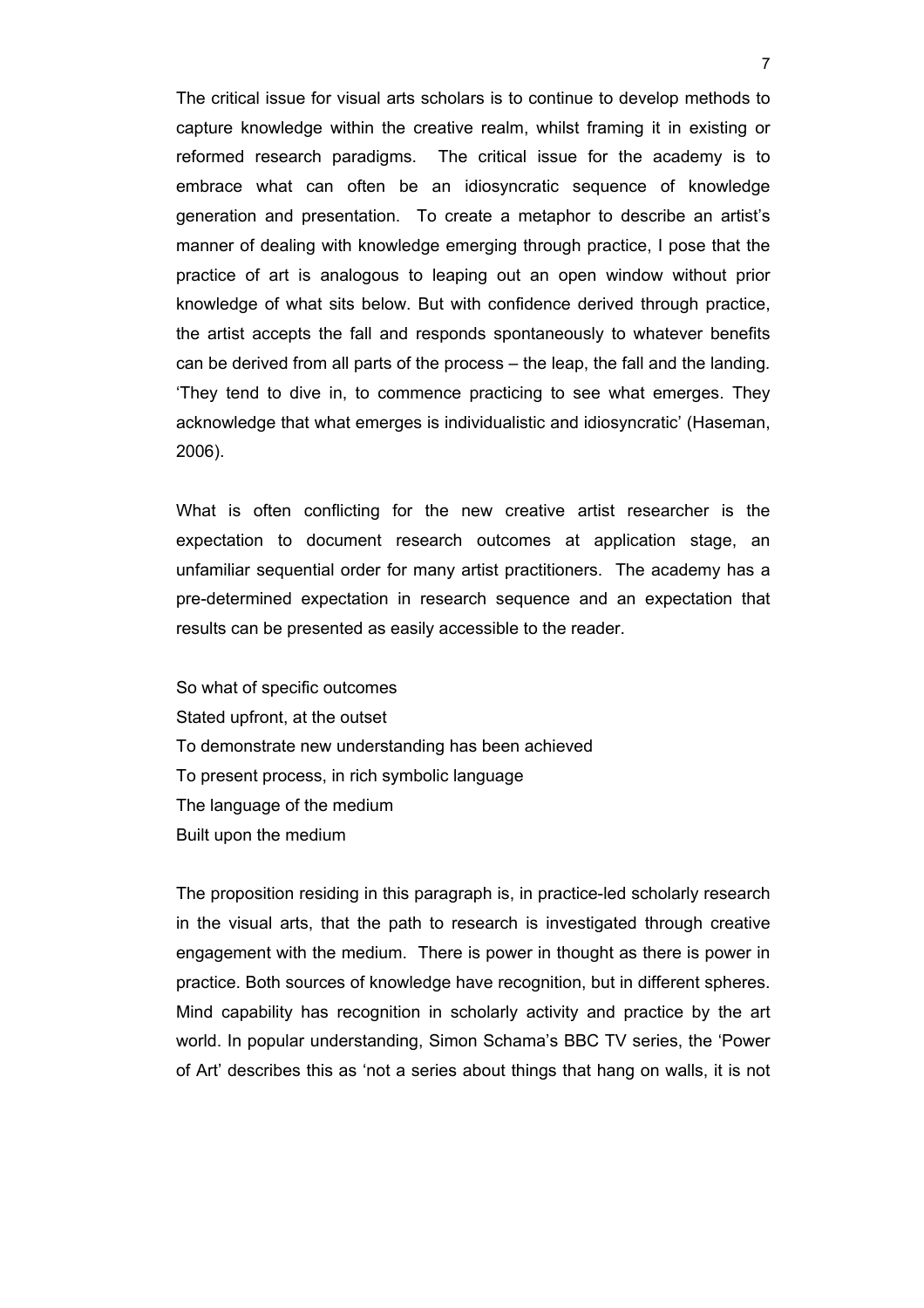about décor or prettiness. It is a series about the force, the need, the passion of art…the power of art' (Schama, 2006).

To further explore the value of emergent knowledge in a practice-led approach to research in visual arts, I provide an example of two conditions with potential to reflect opposing outcomes for the artist scholar. To present the banal or sentimental, or both, in art practice for the serious artist scholar may be to fall into a dark abyss of producing art where new knowledge is not demonstrated. Or perhaps the even greater sin is producing unengaging or bad art. Conversely the exploration of banality or sentimentality or both may lead to the mountain top, where a new view of the terrain can be observed and presented as engaging art with subsequent contribution to knowledge in the realm of theory. My point here is the shift from art practice to scholarly art practice comes with the imperative of understanding the characteristics of the word 'scholarly'. Scholarly practice inherently comes with cerebral capability, or an imposed requirement for critical function, in addition to other human experiential knowledge. Whereas art practice without a scholarly imperative is not compelled to be represented as a vehicle for knowledge contribution, but can exist totally in other realms of experience. In part, it is the capability of art practice to function on a multitude of levels which creates complexities for both artist scholars and the academy in determining the existence of rigour in a research context. What should be considered, however, is that one reason many artists make art is to contribute to knowledge. To harness the benefits of this contribution, it is incumbent upon the academy to continue to develop sophisticated approaches in recognising potential contribution to knowledge from artist scholars, just as the artist scholar must embrace the rigour of academic tradition.

### **5) This May Be The Moment (Conclusion)**

Creative practice within visual arts has been built on the conventions of a discipline or on a theoretical framework, often with faith to be there when knowledge emerges, not on conventions of research. A challenge for artist researchers and the academy is to come to terms with the documentation and validation of claimed knowledge, especially where the research results are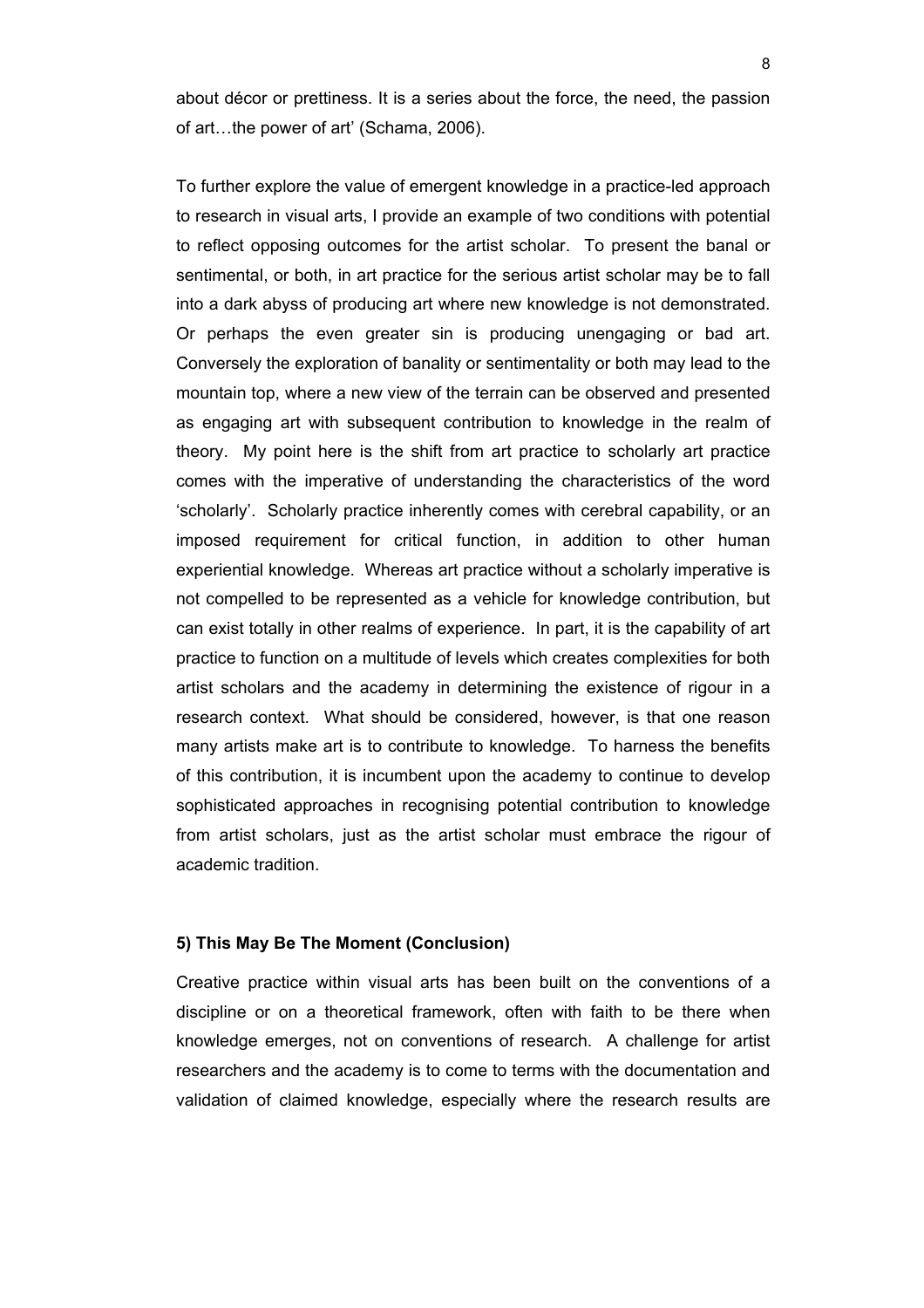presented in non-literal form. This may invite, and at the same time in seeming contradiction, deny objectification. Therefore in the eyes of the research establishment, such work risks being deemed to not meet criteria. What I am increasingly coming to understand is the capacity for artist scholars to contribute to understandings of knowledge through the exploration of the nexus between practice and research. By spanning the chasm between what might traditionally be claimed to be objective knowledge and idiosyncratic emergent knowledge, artists are eroding the distinctions between practice and research. By reversing, or scrambling the sequence of data collection, artist scholars open new methods to knowledge acquisition, broadening understandings of knowledge definition. In addition to knowledge inherent in scholarly art production, this process contributes to artists' claim as research scholars. Graeme Sullivan states:

What is of interest to practice-led researchers, however, is the possibility of new knowledge that may be generated by moving from a stance more accurately seen to move from the unknown to the known whereby imaginative leaps are made into what we don't know as this can lead to critical insights that can change what we do know (Sullivan, 2009, p.41).

The last verse of prose states:

This may be the moment When practice-led pierces the realm Through the common gate The unknowable player With one foot comfortable in the shadows With a self imposed charter to know humankind To create new knowledge To use this knowledge Absorbing imported methodologies Before inventing its own

Here I attempt a conclusion suggesting as practice-led approaches to research in the visual arts gain traction in higher education, implications emerge for the broader research community. That is, shifting understandings of the range of practices accepted as scholarly research by the academy.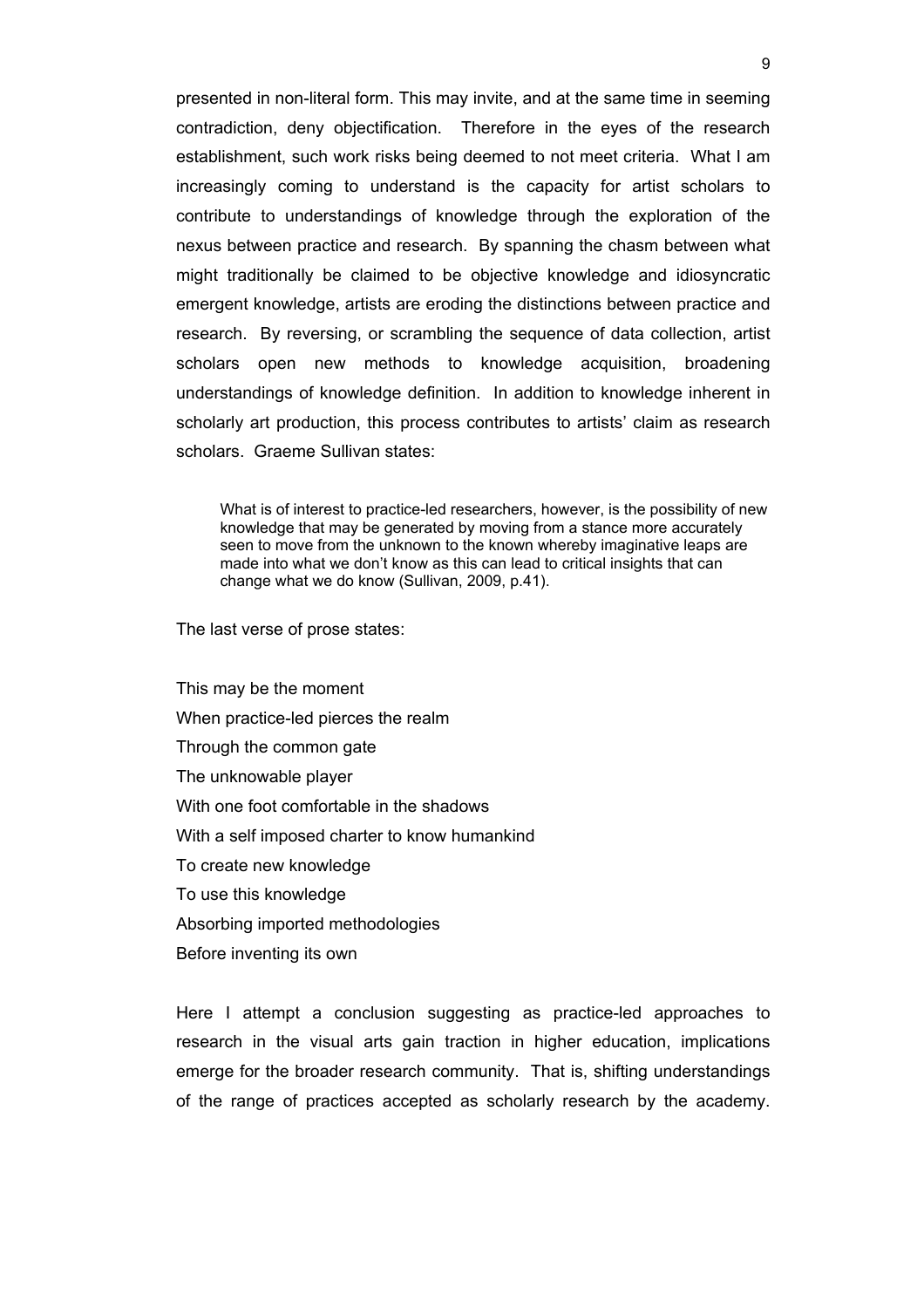This prophecy evolves as the number of scholarly researchers in the creative arts continues to expand.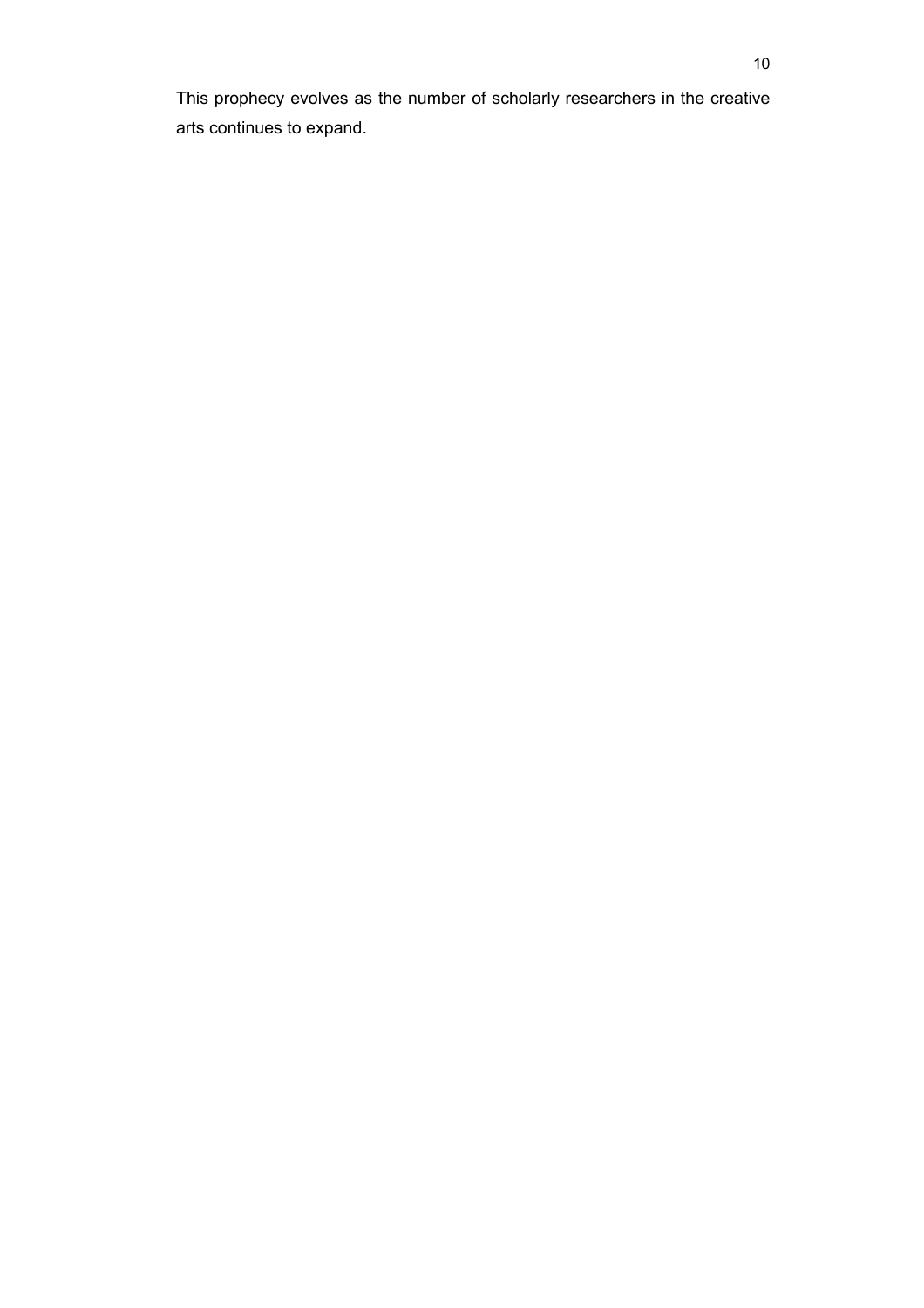#### **References**

- Apter, E. (2007) 'Untranslatable? The Reading Versus the Looking.' *Journal of Visual Culture*. Available at: http://vcu.sagepub.com/cgi/reprint/6/1/149.pdf?ck=nck [10 January 2010].
- Bolt, B. & E. Barrett (2007) *Practice as Research Approaches to Creative Arts Enquiry.* London, New York: I.B.Tauris.
- Burgin, V. (2006) 'Thoughts on 'Research' Degrees in Visual Arts Departments*.*' *Journal of Media Practice.* Available at: http://www.avphd.ac.uk/library/files/Victor%20Burgin.%20Thoughts%2 0on%20Research.pdf [10 January 2010].
- De Freitas, N. (2007) *Activating a Research Context in Art and Design Practice.* International Journal for the Scholarship of Teaching and Learning. Vol.1, No.2. Available at: http://academics.georgiasouthern.edu/ijsotl/v1n2/articles/defreitas/Articl e de Freitas.pdf [16 April 2010].
- Elkins, J. (2004) 'Theoretical Remarks on Combined Creative and Scholarly PhD Degrees in the Visual Arts'*. Journal of Aesthetic Education*, Vol. 38, No. 4 pp. 22-31 University of Illinois Press. Available at: http://www.jstor.org/pss/3527373 [14 January 2010].
- Flannery, J.W. (2004) 'Solitary Soulmates: The Marginalised Role of Intellectuals and Artists Within American Higher Education*.*' *Arts and Humanities in Higher Education*. California, Sage Publications. Available at: http://ahh.sagepub.com/cgi/reprint/3/3/317 [12 February 2010].
- Haseman, B. (2006). *A Manifesto for Performative Research. Media International Australia incorporating Culture and Policy, Theme Issue 'Practice-led Research'* (no. 118): pp.98-106. Available at: http://eprints.qut.edu.au/3999/1/3999\_1.pdf [2 March 2010].
- Love, T. 'Resolving problems with the Foundations of PhD Education: Theoretical Perspectives in Long Thesis PhD Submissions.' Available at: http://www.love.com.au/PublicationsTLminisite/2001/2001\_tlf\_TheoPer
	- spLongThesis TL.htm [16 April 2010].
- Martin, E. & J. Booth. (2006) *Art-Based Research: A Proper Thesis*. Australia: Common Ground Publishing.
- Nelson, R. (2004) 'Pressure on the Poetic: the politics of the next reverie in the studio.' Available at: http://www.acuads.com.au/conf2004/papers/nelson.pdf [12 January 2010].
- Palmer, D. (2004) 'Write to Exist'. *Journal of Aesthetic Education,* 38.4 22-31.